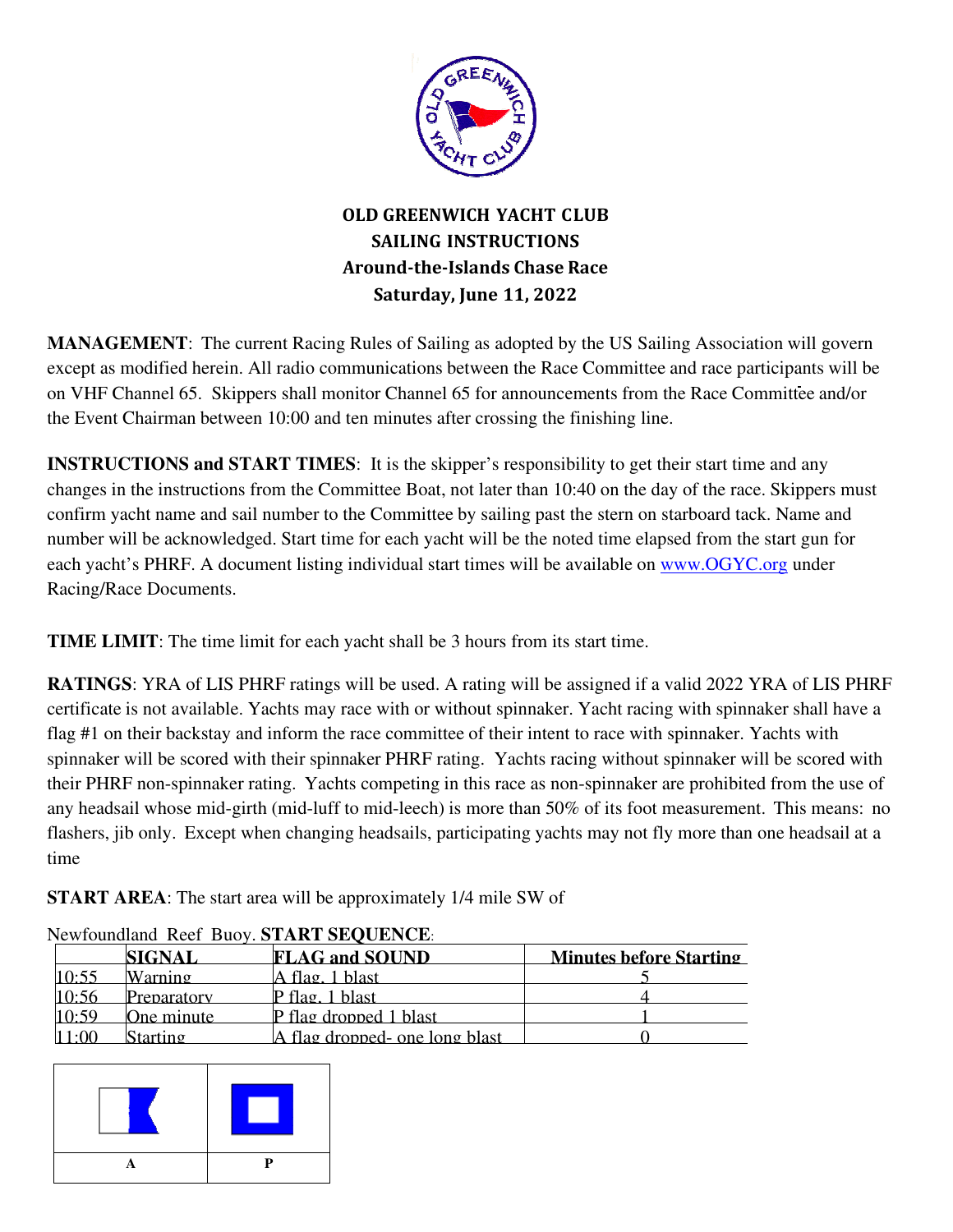**STARTING and FINISHING LINES**: The Starting Line and Finishing Line will be established between a Orange flag on the Committee Boat and a pin with an orange flag or an adjacent mark.

**SCORING METHOD:** All boats will be scored in order of finish.

**COURSE**: The Around the Islands Race course will be A, G, L - round all marks to starboard. A is the Green Gong G1 at the eastern entrance to Captain's Harbor. G is the red Bell 36, Bluefish Shoal, at the western entrance to Captain's Harbor. L is the red nun, N2, at the entrance to Greenwich Harbor. See the attached chart**.**  The Hen & Chickens Can C-1A shall be passed on the North side. The channel between Cormorant Reef and Great Captain Island shall not be used. Red Rock buoy and Newfoundland Reef buoy shall be passed on the South side.

**POSTPONEMENT:** Any postponement of the start will be signaled by code flag "AP" and 2 sound signals. The warning signal will be made one minute after this signal is lowered with one sound signal.

**ABANDONMENT**: Code flag "N" and 3 sound signals. For all racers, whether started or not, the race shall be abandoned.

**INDIVIDUAL RECALL:** Code Flag "X" and one sound signal. The Race Committee will attempt to broadcast sail numbers of premature starters over VHF Ch 65. Failure of the Race Committee to notify any yacht of a premature start does not relieve that yacht of her obligation to start properly.

**WITHDRAWALS**: Any yacht withdrawing from the race for any reason shall notify the Race Committee by hailing or by VHF Ch 65.

**PROTESTS:** Protests shall be made in accordance with Rule 61. Protests must be submitted in writing via email to protest@ogyc.org within 1 hour of the race committee returning to the dock. Protest for a rule of part 2 will initially be arbitrated; the arbitrator will contact the parties. The Protest Arbitration Penalty shall be the 20% Scoring Penalty as described in RRS 44.3(c). The hearing for a protest not resolved by arbitration will take place via Zoom as soon as possible

**YACHT SAFETY and RESPONSIBILITY:** It is the sole responsibility of the master of each yacht to see that she is seaworthy in all respects and that she is manned by a competent crew. The master and all the members of the crew of each yacht, by participating in this race, agree to do so at their own risk, and waive any claim against and hold harmless Old Greenwich YC, its officers, directors, committees, members, employees and agents against any claims arising in any way out of the participation in this race of such yacht, her master and crew. It will be up to the owner/owner's representative to adhere to current federal and state laws governing the usage of boats.

**PRIZES** and **TROPHIES**: !st place if three, 2<sup>nd</sup> place if four, 3<sup>rd</sup> place if five or more competitors. The Around the Islands Chase Race Trophy will be awarded to the overall winner at the Old Greenwich YC Awards ceremony.

### **FURTHER INFORMATION FURTHER INFORMATION**

Old Greenwich Yacht Club Karen Varbaro Tod's Driftway, Old Greenwich CT protest@ogyc 203-637-3074 race@ogyc.org (preferred method of communications)